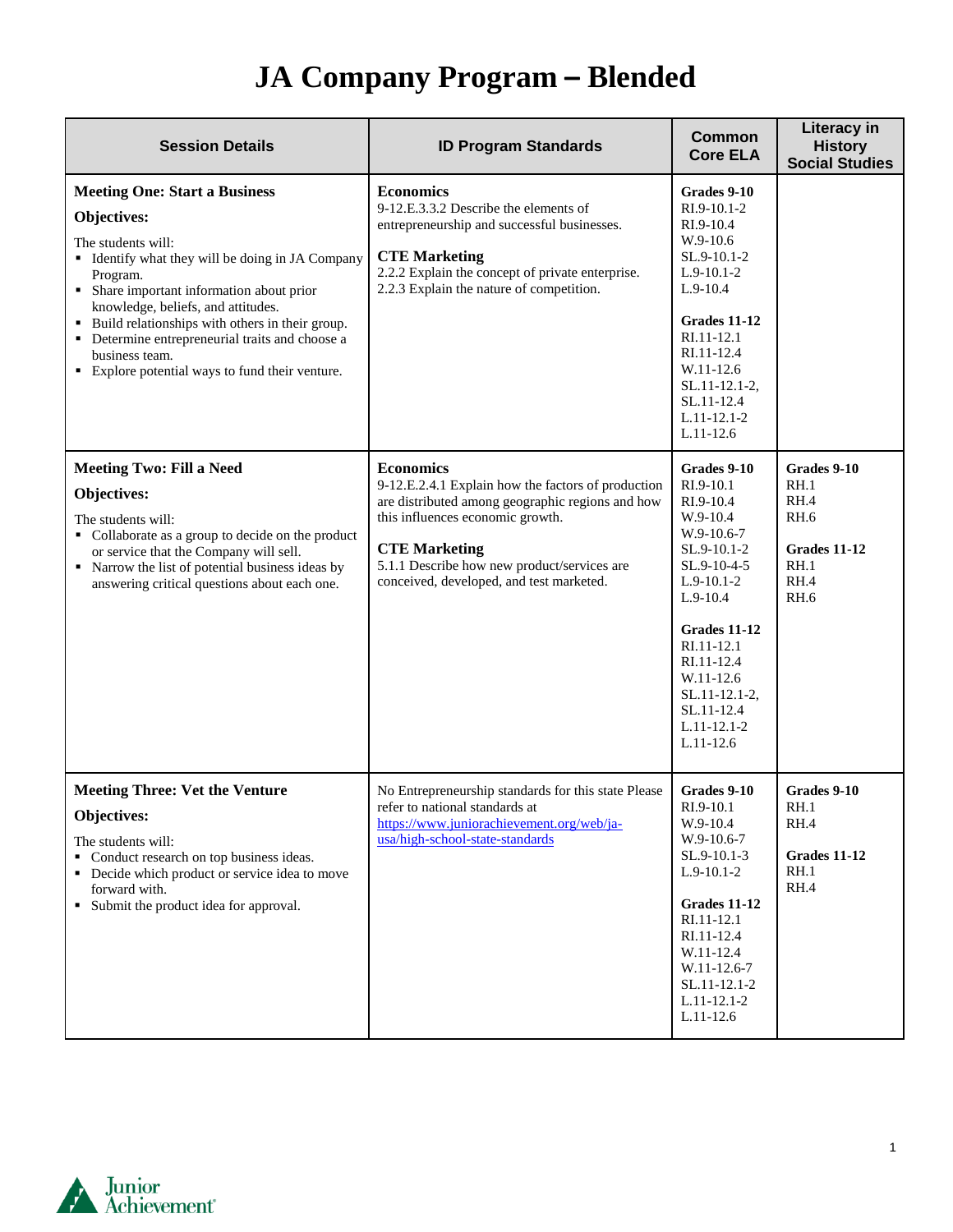| <b>Session Details</b>                                                                                                                                                                                                                                                                                                                                                                   | <b>ID Program Standards</b>        | Common<br><b>Core ELA</b>                                                                                                                                                                                                                    | Literacy in<br><b>History</b><br><b>Social Studies</b>                                                                                                               |
|------------------------------------------------------------------------------------------------------------------------------------------------------------------------------------------------------------------------------------------------------------------------------------------------------------------------------------------------------------------------------------------|------------------------------------|----------------------------------------------------------------------------------------------------------------------------------------------------------------------------------------------------------------------------------------------|----------------------------------------------------------------------------------------------------------------------------------------------------------------------|
| <b>Meeting Four: Create a Structure</b><br>Objectives:<br>The students will:<br>Form and select Business Teams.<br>• Collaborate in Business Teams to determine<br>leadership, conduct research, and assign tasks<br>in order to launch the business.<br>• Work individually or with other Company<br>members to conduct research and complete<br>tasks in order to launch the business. | <b>Refer to National Standards</b> | Grades 9-10<br>RI.9-10.1-2<br>W.9-10.2,4<br>W.9-10.6-7<br>SL.9-10.1-3<br>$L.9-10.1-2$<br>$L.9-10.4$<br>Grades 11-12<br>RI.11-12.1<br>RI.11-12.4<br>W.11-12.4<br>W.11-12.6-7<br>SL.11-12.1-2<br>$L.11-12.1-2$<br>$L.11-12.6$                  | Grades 9-10<br>RH.1<br>RH.2<br>RH.4<br>whST.2.<br>whST.4<br>whST.5<br>whST.6<br><b>Grades 11-12</b><br>RH.1<br>RH.2<br>RH.4<br>whST.2.<br>whST.4<br>whST.5<br>whST.6 |
| <b>Meeting Five: Launch the Business</b><br>Objectives:<br>The students will:<br>• Engage in business communication and<br>implementation.<br>Research business processes, and integrate<br>information across all teams.<br>• Apply the concept of accountability to<br>practices in the Company.<br>• Complete a business plan.                                                        | <b>Refer to National Standards</b> | Grades 9-10<br>RI.9-10.1<br>W.9-10.2<br>$W.9-10.4-7$<br>SL.9-10.1-6<br>$L.9-10.1-2$<br>$L.9-10.4$<br>Grades 11-12<br>RI.11-12.1<br>RI.11-12.4<br>W.11-12.2-7<br>SL.11-12.1-2<br>$L.11-12.1-2$<br>$L.11-12.6$                                 | Grades 9-10<br>RH.1<br>whST.2<br>whST.6<br>Grades 11-12<br>RH.1<br>whST.2<br>whST.6                                                                                  |
| Meeting Six through Eleven: Run the<br><b>Business</b><br>Objectives:<br>The students will:<br>• Practice business communication and<br>implementation.<br>• Practice task prioritization.<br>Practice follow-through.<br>Submit important information.<br>٠<br>• Practice problem solving                                                                                               | <b>Refer to National Standards</b> | Grades 9-10<br>RI.9-10.1<br>W.9-10.4-7<br>SL.9-10.1-2<br>SL.9-10.4-6<br>$L.9-10.1-2$<br>$L.9 - 10.4$<br>Grades 11-12<br>RI.11-12.1<br>RI.11-12.4<br>W.11-12.2,4<br>W.11-12.5-6<br>SL.11-12.1-2<br>SL.11-12.1-2<br>$L.11-12.1-2$<br>L.11-12.6 | Grades 9-10<br>RH.1<br>RH.2<br>RH.9<br><b>Grades 11-12</b><br>RH.1<br>RH.2<br>RH.9                                                                                   |

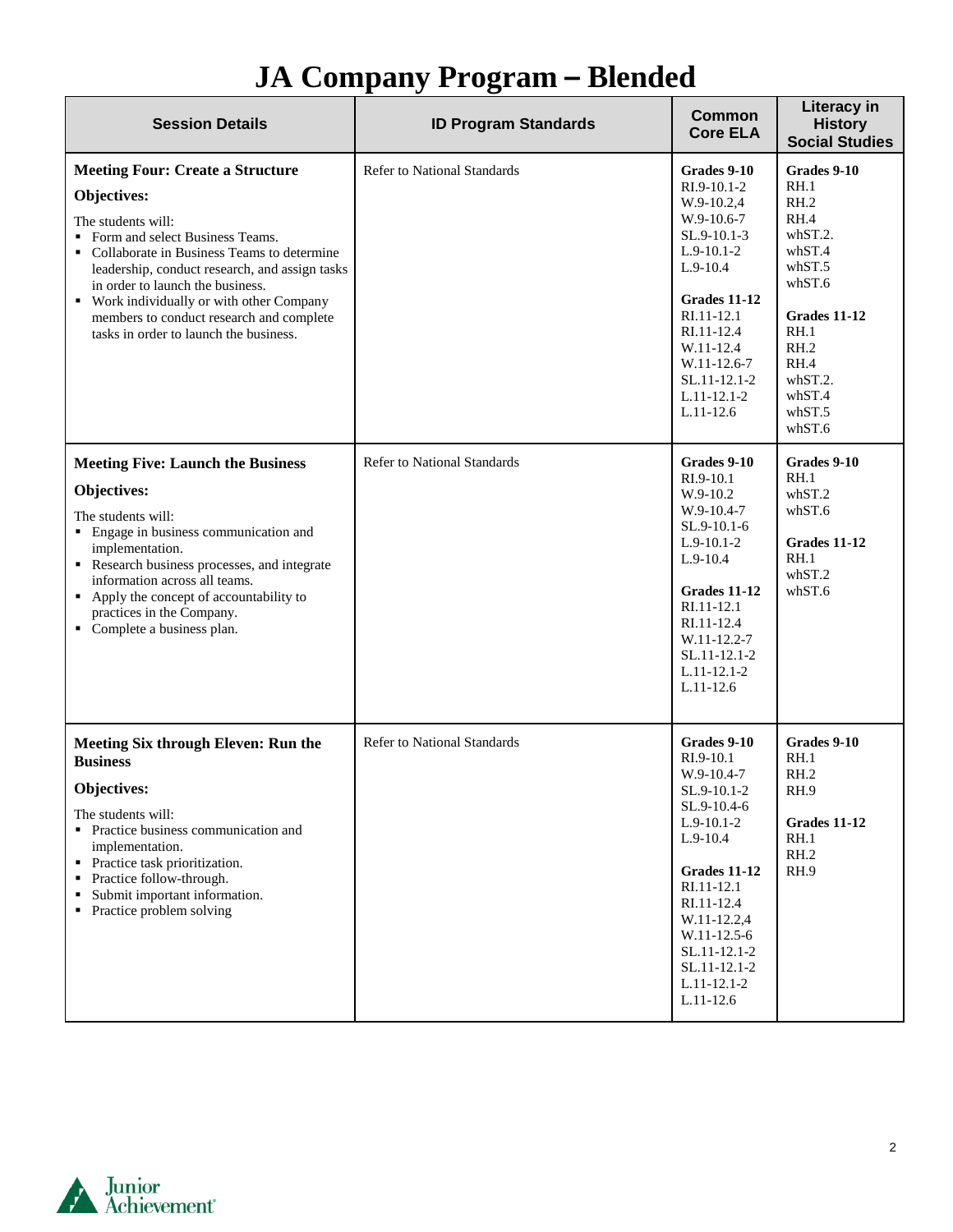| <b>Session Details</b>                                                                                                                                                                                                                                                                                          | <b>ID Program Standards</b>                                                                                                                                                                                                                                                                                                                                                                                                                              | <b>Common</b><br><b>Core ELA</b>                                                                                                                                                                                                                              | <b>Literacy in</b><br><b>History/Social</b><br><b>Studies</b>                                                                                           |
|-----------------------------------------------------------------------------------------------------------------------------------------------------------------------------------------------------------------------------------------------------------------------------------------------------------------|----------------------------------------------------------------------------------------------------------------------------------------------------------------------------------------------------------------------------------------------------------------------------------------------------------------------------------------------------------------------------------------------------------------------------------------------------------|---------------------------------------------------------------------------------------------------------------------------------------------------------------------------------------------------------------------------------------------------------------|---------------------------------------------------------------------------------------------------------------------------------------------------------|
| <b>Topic: Capitalization</b><br>Objectives:<br>The students will:<br>■ Explore sources of capital.<br>• Consider which sources of capital might be<br>used for the Company.<br>• Learn pitch ideas for building capital or<br>obtaining funding.<br>• Present a pitch.                                          | <b>Economics</b><br>9-12.E.3.3.3 Identify the role of the financial markets<br>and institutions.<br><b>CTE Marketing</b><br>14.1.2 Analyze the need for banking relations.<br>14.1.3 Identify and analyze the risks associated with<br>obtaining business credit.<br>14.1.4 Explain the advantages and disadvantages of<br>the use of bank and/or store cards for business<br>transactions.<br>14.2.2 Project the total cash needed to start a business. | Grades 9-10<br>RI.9-10.1-2<br>RI.9-10.4<br>W.9-10.2<br>W.9-10.4-7<br>SL.9-10.1-6<br>$L.9-10.1-2$<br>$L.9-10.4$<br><b>Grades 11-12</b><br>RI.11-12.1<br>RI.11-12.4<br>W.11-12.2<br>W.11-12.4-7<br>SL.11-12.1-2<br>SL.11-12.4-5<br>$L.11-12.1-2$<br>$L.11-12.6$ | Grades 9-10<br>RH.1<br>RH.2<br>RH.4<br>whST.2<br>$whST.4-9$<br>Grades 11-12<br>RH.1<br>RH.2<br>RH.4<br>whST.2<br>$whST.4-9$                             |
| <b>Topic: Finance</b><br>Objectives:<br>The students will:<br>• Examine the most important financial<br>elements of a startup.<br>• Practicing using the Business Finance Tool.                                                                                                                                 | <b>CTE Marketing</b><br>6.1.5 Calculate product price using a variety of<br>methods.<br>6.1.6 Calculate a break-even point using cost and price<br>information.                                                                                                                                                                                                                                                                                          | Grades 9-10<br>RI.9-10.1-2<br>RI.9-10.4<br>W.9-10.2<br>$W.9-10.4-7$<br>SL.9-10.1-6<br>$L.9-10.1-2$<br>$L.9-10.4$<br>Grades 11-12<br>RI.11-12.1<br>RI.11-12.4<br>W.11-12.2<br>W.11-12.4-7<br>SL.11-12.1-2<br>SL.11-12.4-5<br>$L.11-12.1-2$<br>$L.11-12.6$      | Grades 9-10<br>RH.1<br>RH.2<br>RH.4<br>whST.2<br>$whST.4-6$<br>$whST.7-9$<br>Grades 11-12<br>RH.1<br>RH.2<br>RH.4<br>whST.2<br>$whST.4-6$<br>$whST.7-9$ |
| <b>Topic: Management and Leadership</b><br>Objectives:<br>The students will:<br>Research how leaders make decisions.<br>Investigate how leaders influence a company,<br>beyond giving direction.<br>• Provide evidence of a leader's specific<br>leadership style.<br>• Develop a TED-style talk on leadership. | Refer to National Standards                                                                                                                                                                                                                                                                                                                                                                                                                              | Grades 9-10<br>$RI.9-10.1-2$<br>RI.9-10.4,8<br>SL.9-10.1-4<br>$L.9-10.1-2$<br>Grades 11-12<br>RI.11-12.1<br>RI.11-12.4<br>SL.11-12.1-2<br>$L.11-12.1-2$<br>$L.11-12.6$                                                                                        | Grades 9-10<br>RH.1<br>RH.2<br>RH.4<br>RH.8<br><b>Grades 11-12</b><br>RH.1<br>RH.2<br>RH.4<br>RH.8                                                      |

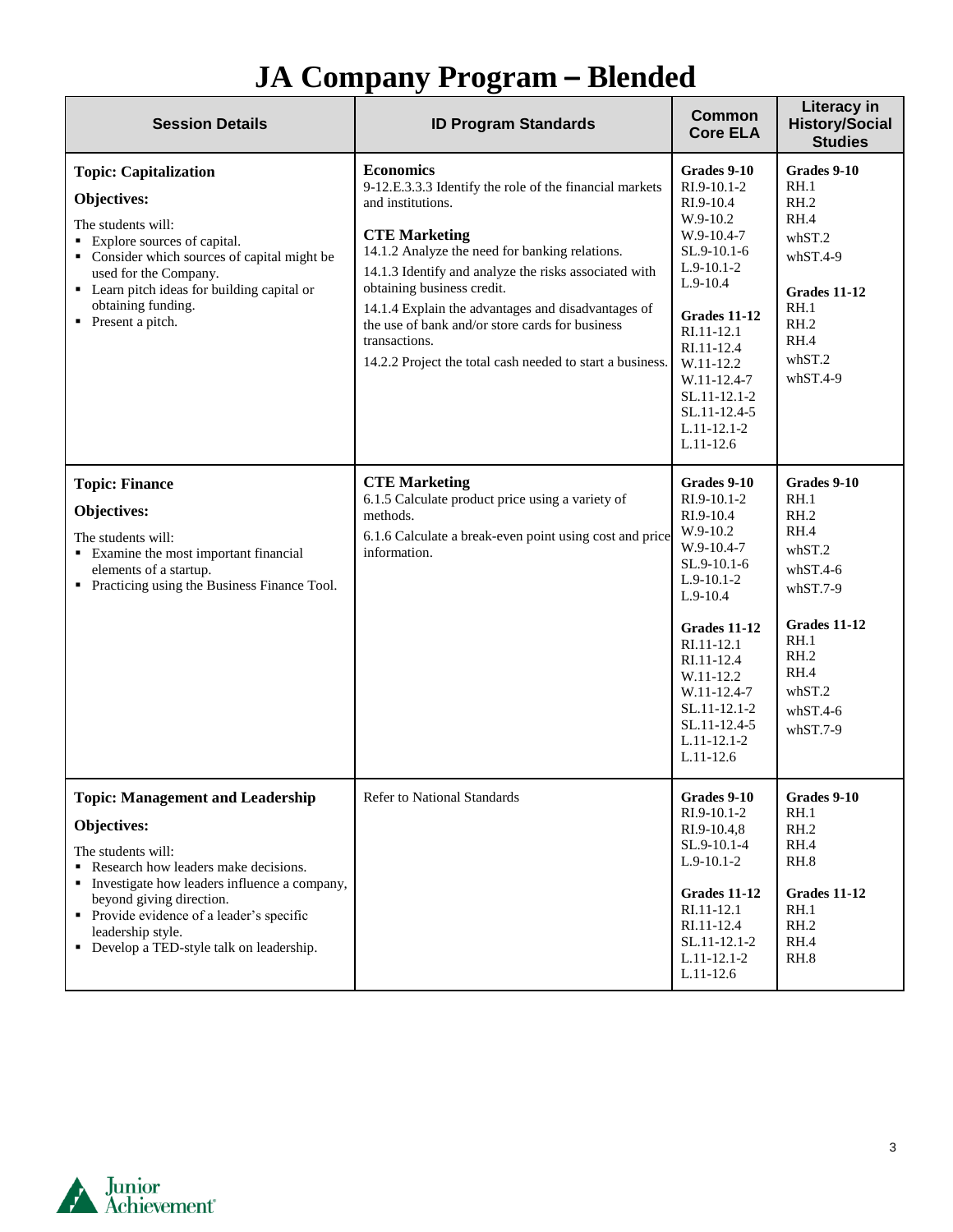| <b>Session Details</b>                                                                                                                                                                                                                                                                   | <b>ID Program Standards</b>                                                                                                                                                                                                                                                                                                                                                                                                                                                                                                                                                                                                                                                                                                           | Common<br><b>Core ELA</b>                                                                                                                                                               | <b>Literacy in</b><br><b>History/Social</b><br><b>Studies</b>                                             |
|------------------------------------------------------------------------------------------------------------------------------------------------------------------------------------------------------------------------------------------------------------------------------------------|---------------------------------------------------------------------------------------------------------------------------------------------------------------------------------------------------------------------------------------------------------------------------------------------------------------------------------------------------------------------------------------------------------------------------------------------------------------------------------------------------------------------------------------------------------------------------------------------------------------------------------------------------------------------------------------------------------------------------------------|-----------------------------------------------------------------------------------------------------------------------------------------------------------------------------------------|-----------------------------------------------------------------------------------------------------------|
| <b>Topic: Marketing</b><br>Objectives:<br>The students will:<br>• Learn about the 4 P's of marketing—Product,<br>Place, Price, and Promotion-and how they<br>are related.<br>• Explore marketing through a virtual job<br>shadow and answer key questions that relate<br>to the $4P$ 's. | <b>CTE Marketing</b><br>1.1.1 Define and describe the marketing concept.<br>1.1.2 Explain the impact of marketing on the<br>consumer.<br>1.1.4 Compare and contrast marketing strategies for<br>products, services, ideas and persons.<br>8.1.3 Describe the elements of an effective<br>advertisement.<br>8.2.1 Choose appropriate sales promotion tools for a<br>particular product or service.<br>10.1.2 Explain the purposes for conducting market<br>research.                                                                                                                                                                                                                                                                   | Grades 9-10<br>RI.9-10.1,4<br>SL.9-10.1<br>$L.9-10.1$<br>$L.9-10.4$<br>Grades 11-12<br>RI.11-12.1<br>W.11-12.6-7<br>SL.11-12.1-2<br>SL.11-12.4-5<br>$L.11-12.1-2$<br>$L.11-12.6$        | Grades 9-10<br>RH.1<br>RH.3<br>RH.4<br><b>RH.9</b><br><b>Grades 11-12</b><br>RH.1<br>RH.3<br>RH.4<br>RH.9 |
| <b>Topic: Sales</b><br>Objectives:<br>The students will:<br>Understand tips for sales success.<br>• Create a video blog entry about a product or<br>service to practice these tips.                                                                                                      | <b>Economics</b><br>9-12.E.3.1.2 Identify ways in which the interaction of<br>all buyers and sellers influence prices.<br><b>CTE Marketing</b><br>3.1.2 Explain the importance of trust for the successful<br>conduct of business.<br>5.3.1 Define the nature of a product mix in a particular<br>company.<br>5.3.2 Identify product mix decisions that must be<br>made in order to successfully market the product or<br>service.<br>6.1.2 Identify the factors that will influence product<br>price. 6.1.3 Identify various pricing policies and the<br>circumstances in which each is applicable.<br>8.4.1 Explain the importance of personal selling in a<br>company's operation.<br>8.4.5 Evaluate a variety of sales approaches | Grades 9-10<br>RI.9-10.1<br>RI.9-10.4<br>W.9-10.4-5<br>SL.9-10.1<br>$L.9-10.1-2$<br>$L.9-10.4$<br>Grades 11-12<br>RI.11-12.1<br>W.11-12.4<br>SL.11-12.1<br>$L.11-12.1-2$<br>$L.11-12.6$ | Grades 9-10<br>RH.1<br>RH.4<br>$r$ hST.4-6<br>Grades 11-12<br>RH.1<br>RH.4<br>$r$ hST.4-6                 |
| <b>Topic: Supply Chain</b><br>Objectives:<br>The students will:<br>• Explore the interconnected links in a supply<br>chain.<br>• Define standards for communicating about<br>production.<br>$\blacksquare$ Apply the concept of quality control to<br>practices in the Company.          | <b>Economics</b><br>9-12.E.3.1.4 Describe the factors of production.<br><b>CTE Marketing</b><br>7.1.7 Assess inventory control methods in order to<br>minimize costs and meet customer demand.                                                                                                                                                                                                                                                                                                                                                                                                                                                                                                                                        | Grades 9-10<br>RI.9-10.1<br>RI.9-10.4<br>W.9-10.4-5<br>SL.9-10.1<br>$L.9-10.1-2$<br>$L.9-10.4$<br>Grades 11-12<br>RI.11-12.1<br>W.11-12.4<br>SL.11-12.1<br>$L.11-12.1-2$<br>$L.11-12.6$ | Grades 9-10<br>RH.1<br>RH.4<br>$r$ hST.4-6<br>Grades 11-12<br>RH.1<br>RH.4<br>$r$ hST.4-6                 |